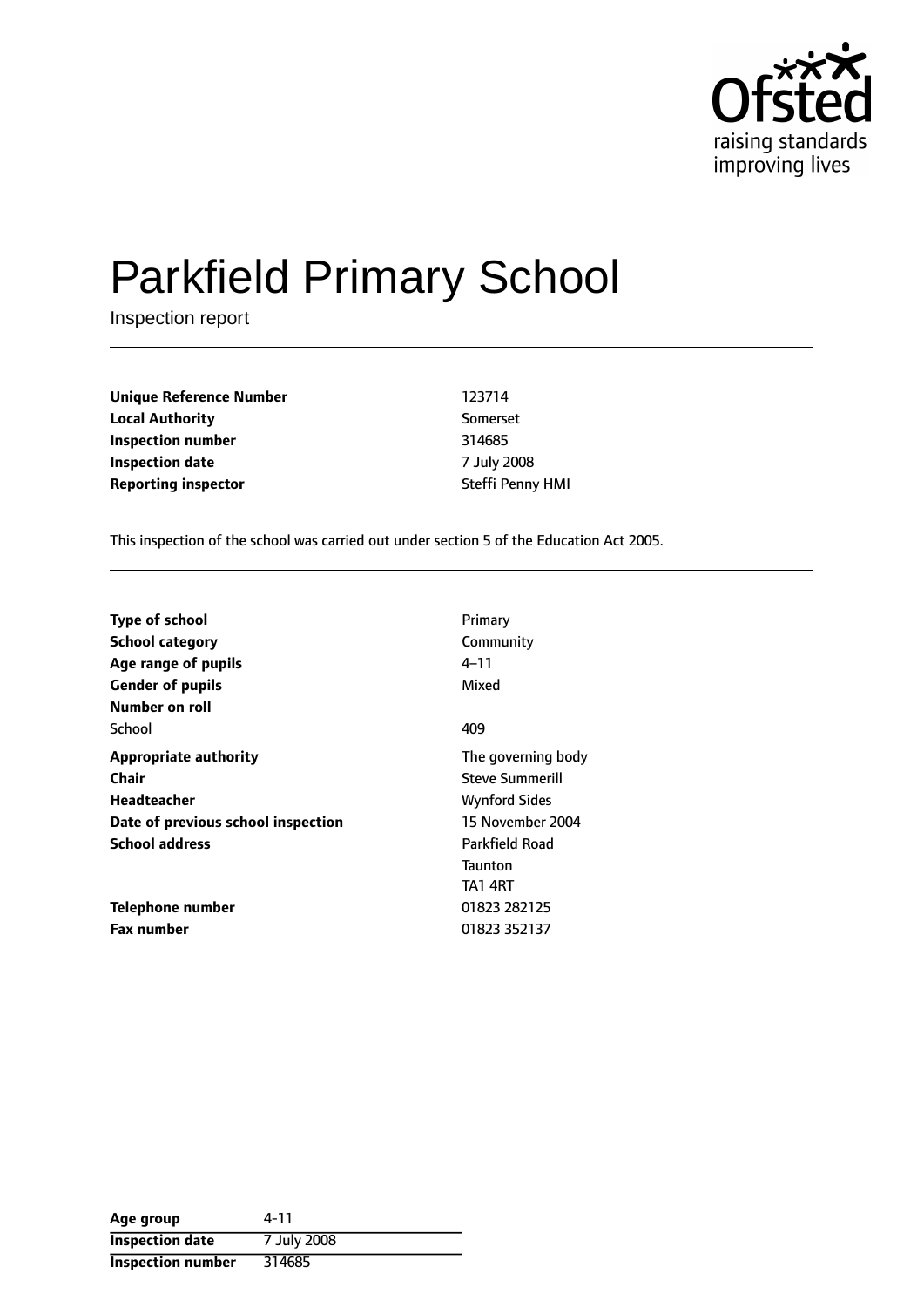.

© Crown copyright 2008

#### Website: www.ofsted.gov.uk

This document may be reproduced in whole or in part for non-commercial educational purposes, provided that the information quoted is reproduced without adaptation and the source and date of publication are stated.

Further copies of this report are obtainable from the school. Under the Education Act 2005, the school must provide a copy of this report free of charge to certain categories of people. A charge not exceeding the full cost of reproduction may be made for any other copies supplied.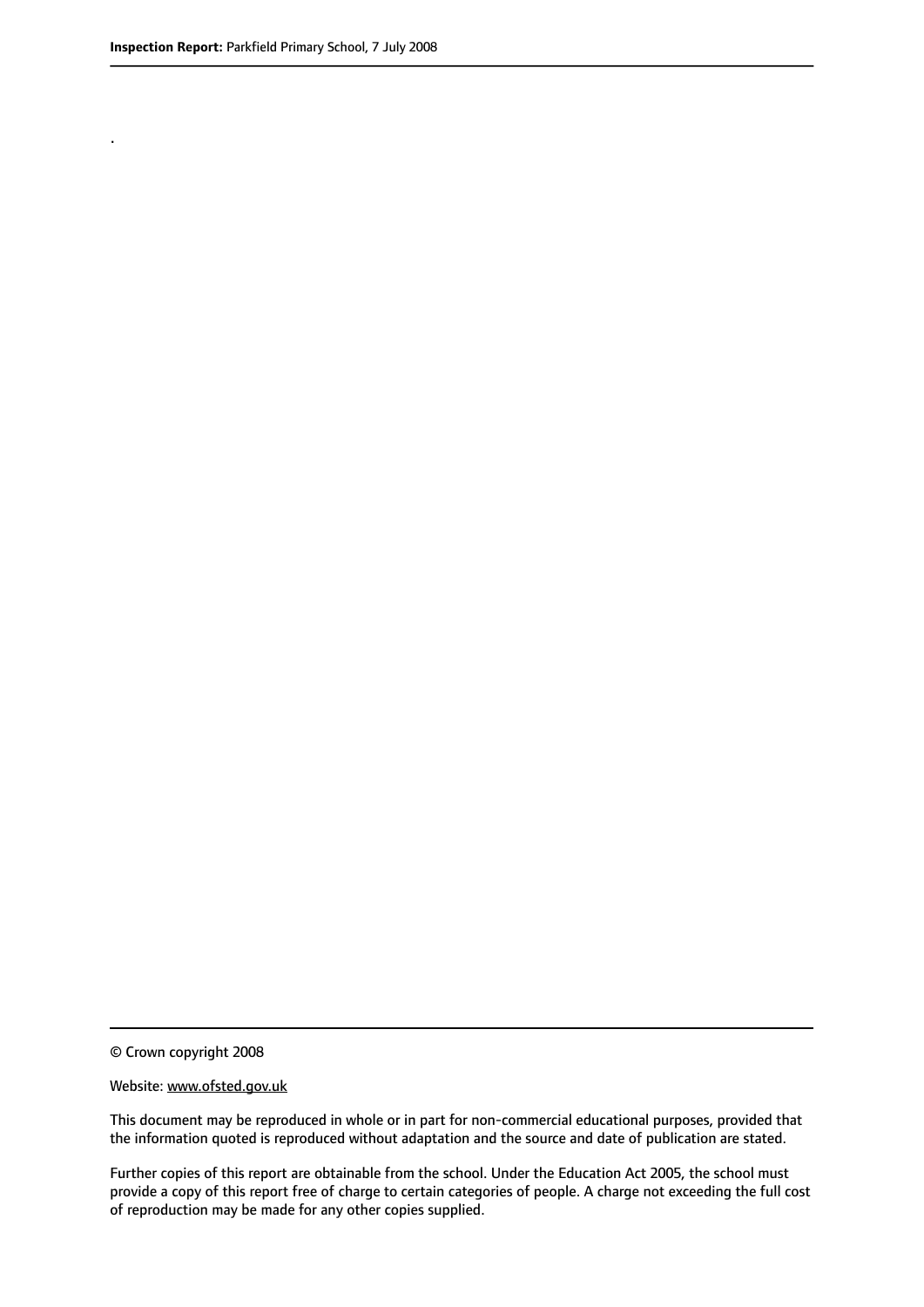# **Introduction**

The inspection was carried out by one of Her Majesty's Inspectors. The inspector evaluated the overall effectiveness of the school and investigated:

the dips in standards and achievement in 2007 in writing at Key Stage 1 and in mathematics at Key Stage 2

the impact of the curriculum on pupils' personal development and well-being

the impact of assessment on pupils' care, guidance and support.

Evidence was gathered from the analysis of pupils' test results, observation of lessons, parents'/carers' questionnaires, discussions with the senior leadership team, staff, governors and pupils, and scrutiny of samples of pupils' work. Other aspects of the school's work were not investigated in detail, but the inspector found no evidence to suggest that the school's own assessments, as given in its self-evaluation, were not justified and these have been included where appropriate in this report.

## **Description of the school**

This is a significantly larger than average primary school situated in a residential area of Taunton. The majority of pupils do not come from the local community and this proportion has been increasing over the last four years. Most pupils are of White British heritage. The school has a very small minority of pupils with English as an additional language. These pupils are of Cantonese, Filipino and Indian origin and some are at the early stages of acquiring English. The proportion of pupils who have learning difficulties and/or disabilities is much lower than average and the majority of these pupils have social, emotional and behavioural problems.

## **Key for inspection grades**

| Outstanding  |
|--------------|
| Good         |
| Satisfactory |
| Inadequate   |
|              |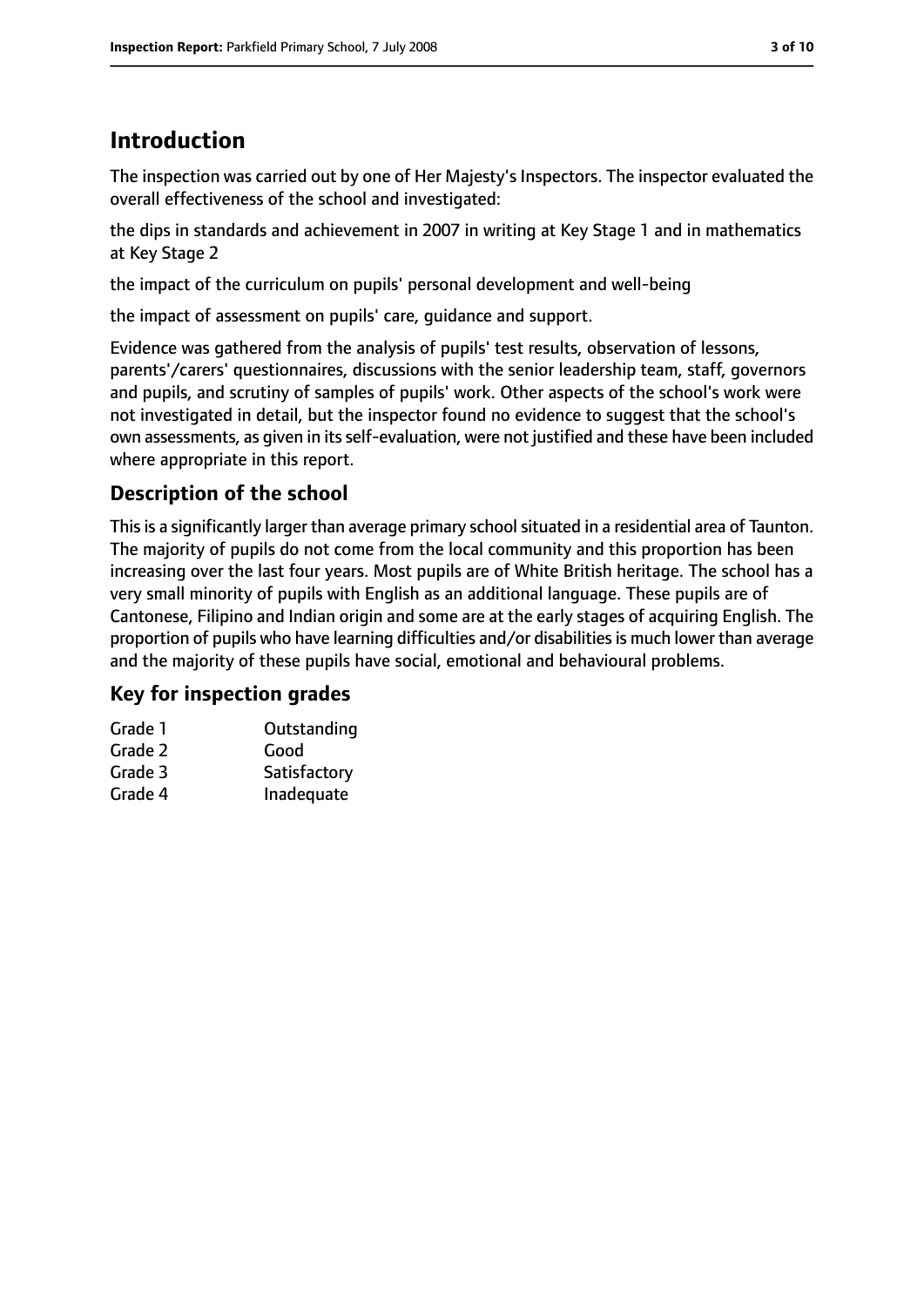# **Overall effectiveness of the school**

#### **Grade: 1**

A shared passion for learning adventures in this outstanding school is evident in all that it does. 'The school not only educates my children in academic subjects but also provides an education in working together despite any age or cultural differences.' 'This is a great school.' 'The before and after school provision is exemplary.' These are the views of parents/carers, and they are right! Good improvement has been made since the last inspection and the school has excellent capacity for further improvement. It provides excellent value for money.

Thislearning community has been established by an experienced and long standing headteacher who, along with all staff, has not only sustained high academic standards but also ensured that pupils emerge as caring, confident and socially responsible citizens. Governors' professional knowledge and expertise are used exceptionally well. The whole community sees education as a triangular relationship of child, parent/carer and teacher, all pulling in the same direction. Increasingly more of the pupils live further away from the school. The school has recognised the need to sustain its traditionally effective partnerships with parents/carers to engage them in their children's learning. To help do this it has created a highly effective CD for parents/carers, designed to help their personal understanding of mathematics, English and science. The challenge for the school and its increasingly wider spread community is in maintaining this good relationship and understanding of each other's roles. When they enter the school, most pupils are at the expected starting point for their age, although there is more variation for those who join after the Reception Year. Pupils in Reception get off to a good start because adults carefully analyse and monitor what they know, understand and can do. They then use these data to sustain and develop the individual's learning and development needs. This comprehensive and up-to-date understanding of each pupil is maintained throughout the school. Consequently teaching and progress throughout the school for all pupils are good and in recent years standards have been significantly higher than average by the time pupils have left school. In 2007, there was a dip in standards in writing at the end of Key Stage 1 and in mathematics at the end of Key Stage 2, although standards in mathematics and reading in Key Stage 1, along with English and science in Key Stage 2, remained significantly higher than average. The school has taken immediate action to reverse these dips, particularly in mathematics, by increasing the sharpness of personal target setting. Because of this and the very strong teaching in the year group, school records show that most pupils in Year 6 have made outstanding progress. The school is well under way to implement the successful work piloted in Year 6 throughout the rest of the school.

Pupils' behaviour and attitudes to school are exemplary. There is no unauthorised absence and authorised absence is just below the national average. This, the lack of truancy and the pupils' enthusiasm as they engage in their learning journeys, demonstrate just how much pupils really enjoy coming to school and how supportive the vast majority of parents/carers are. Over half of the parents/carers responded to the confidential Ofsted questionnaire and of these all but a handful had nothing but praise for the school, providing glowing comments about its staff and their hard work. Inspection evidence concurs with their views.

Parkfield invests greatly in learning support assistants who are very effectively deployed to work inside the classroom with small groups that have been identified with learning or behavioural difficulties. This support is monitored and reviewed regularly to meet the needs of the individual pupil. Due to this close support and monitoring, challenging pupils are supported promptly and successfully so that no pupils are or feel excluded.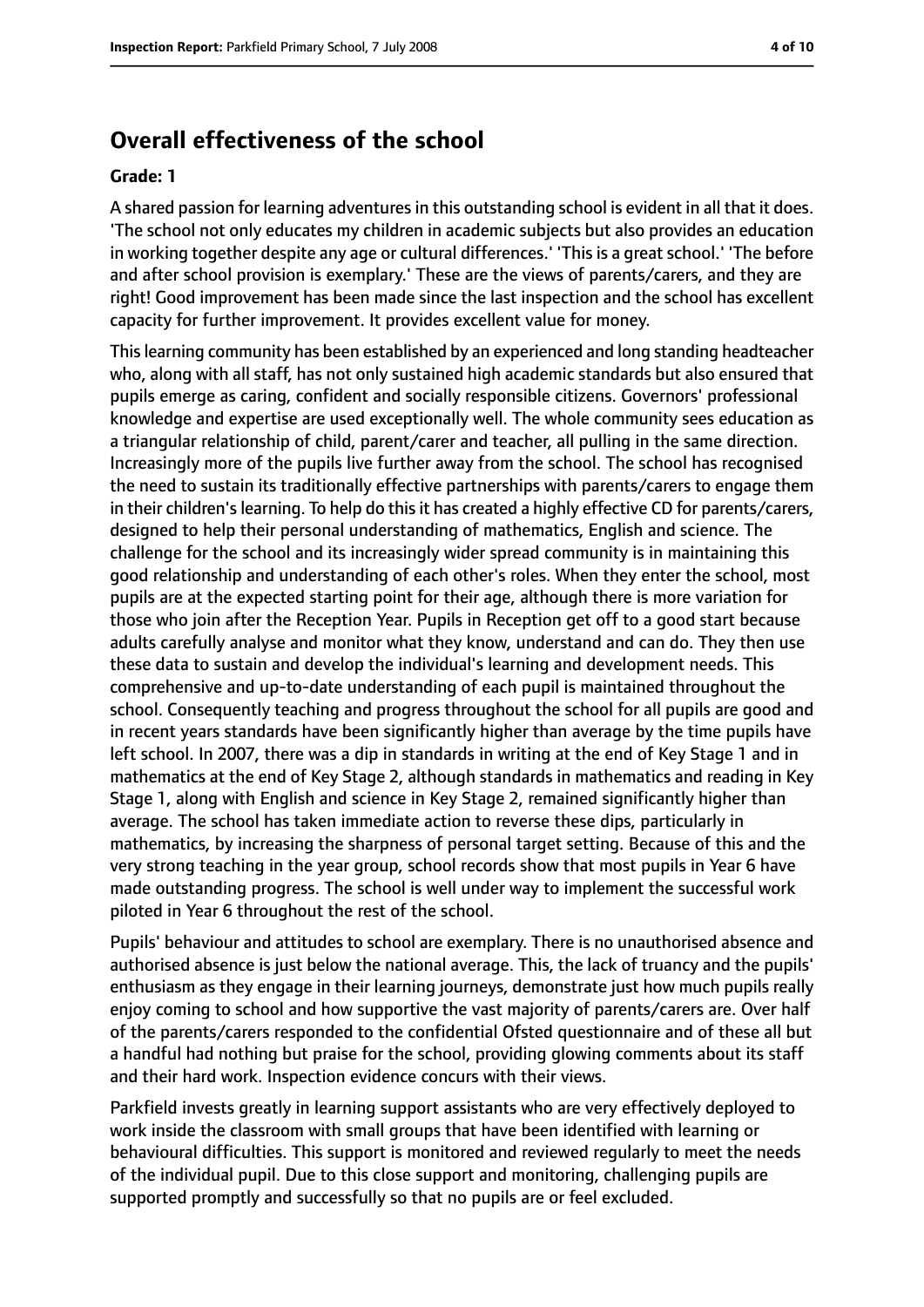Pupils take full advantage of the feast of activities offered during and after school. Because the curriculum focuses around many real life situations, pupils' personal, social, health education and citizenship skills are developed extremely well. Pupils also develop financial and enterprise skills that are meaningful and useful for their future lives, for example through organising activities and stalls for school functions. A joy to watch is the 'Parkfield Apprentice' which was adapted from the BBC television programme where pupils raised money as part of the summer fete. This can be seen on the very successful website along with the daily pod casts and animations produced by the pupils.

There are many opportunities for pupils to take on responsibility and contribute to the smooth running and decision making processes of the school. 'Parle at Parkfield is alive, well and makes a significant difference,'say pupils and parents/carers. Instead of a school council, Parle ensures that all 271 pupils in the juniors can directly help form decisions. It has been influential in making changes and improvements, such as the secret garden, improving lunchtimes and helping to design the exciting new outdoor adventure area. Pupils say they feel safe, cared for and listened to. They particularly value being able to volunteer for roles of duty and service to others.

Healthy eating and exercise are highlighted from the youngest age in Reception, where pupils sort and group foods and talk about healthy/unhealthy foods as well as gain understanding of the importance of sleep, exercise and keeping clean. Pupils gain a very good understanding about issues relating to sex, drugs and personal relationships in accordance with their maturity.

The school provides very good opportunities for pupils' spiritual, moral, social and cultural development. The school aims to encourage growth in each individual's inner self and an ability to express this through self-respect, worship and creativity, leading to personal fulfilment and the search for answersto fundamental questions. It doesthis exceedingly well. Residential trips in Years 4 and 5 help to develop leadership and teamwork skills. The Year 6 week in France exposes the pupils to the French culture and allows them to practise the language they have learned since they were in Reception. It also links carefully with reflection on the impact of past and current wars and conflicts. The school recognises that pupils would benefit from more visits to and from leaders of non-Christian faiths. Nevertheless, its resources of non-Christian artefacts are celebrated around the school and are of such a high quality that other schools borrow them.

## **Effectiveness of the Foundation Stage**

## **Grade: 2**

Because it is well led and managed, provision in the Foundation Stage is good. When the children start in Reception most of them demonstrate the broad levels of personal skills and attributes expected for their age. However, the proportion of children who have a lack of speaking, listening, independence and thinking skills on entry is increasing. Most children have experienced pre-school education, although more of them did in the recent past. Good teaching and support from dedicated, experienced teachers and teaching assistants ensure that all children make good progress, particularly those with less developed social and communication skills. As a result they make good progress in all the areas of learning by the time they transfer into Year 1. Parents/carers told the inspector that 'Parkfield has achieved the perfect balance between all the important attributes of learning, fun and discipline.'

The children's introduction to the school is very carefully planned so that they feel safe and happy. The 'Play to Learn' afternoons, for children starting school the following September,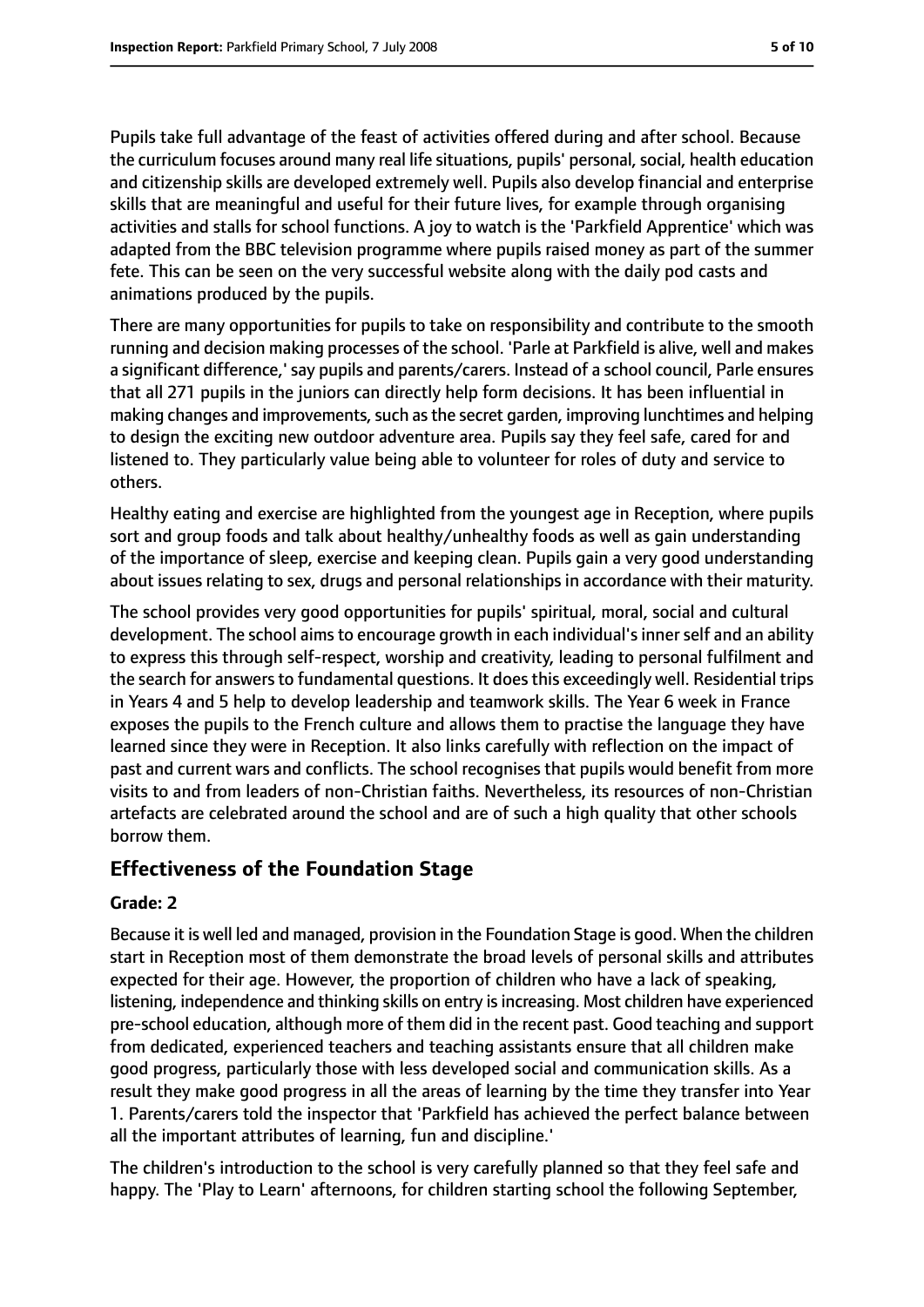allowing them to meet staff and other children starting at the school are particularly successful. They are also used to provide opportunities for pupils in Year 6 to learn and develop leadership and management skills by working with supervised small groups on the various activities available.

The outdoor play area provision, which in the last inspection was inadequate, is now good. Both classes have access to a large playground for bikes and cars, plus a covered courtyard and a separate patio with tables. There are also two gardens for both classes to develop during the year. Teachers use these spaces very well so that children get the opportunity to choose and learn through different types of play with activities that are carefully structured but that allow for personal direction. This was typified by the work observed relating to holidays. Here, children could choose to make collages for their dream destination, plan and design railway tracks, imagine boat rides, paint their holiday, create their own seascapes in the sand pit and make hula-hula skirts and welcoming paper flower garlands.

### **What the school should do to improve further**

■ Implement the successful and sustainable parts of the work piloted in Year 6 throughout the rest of the school.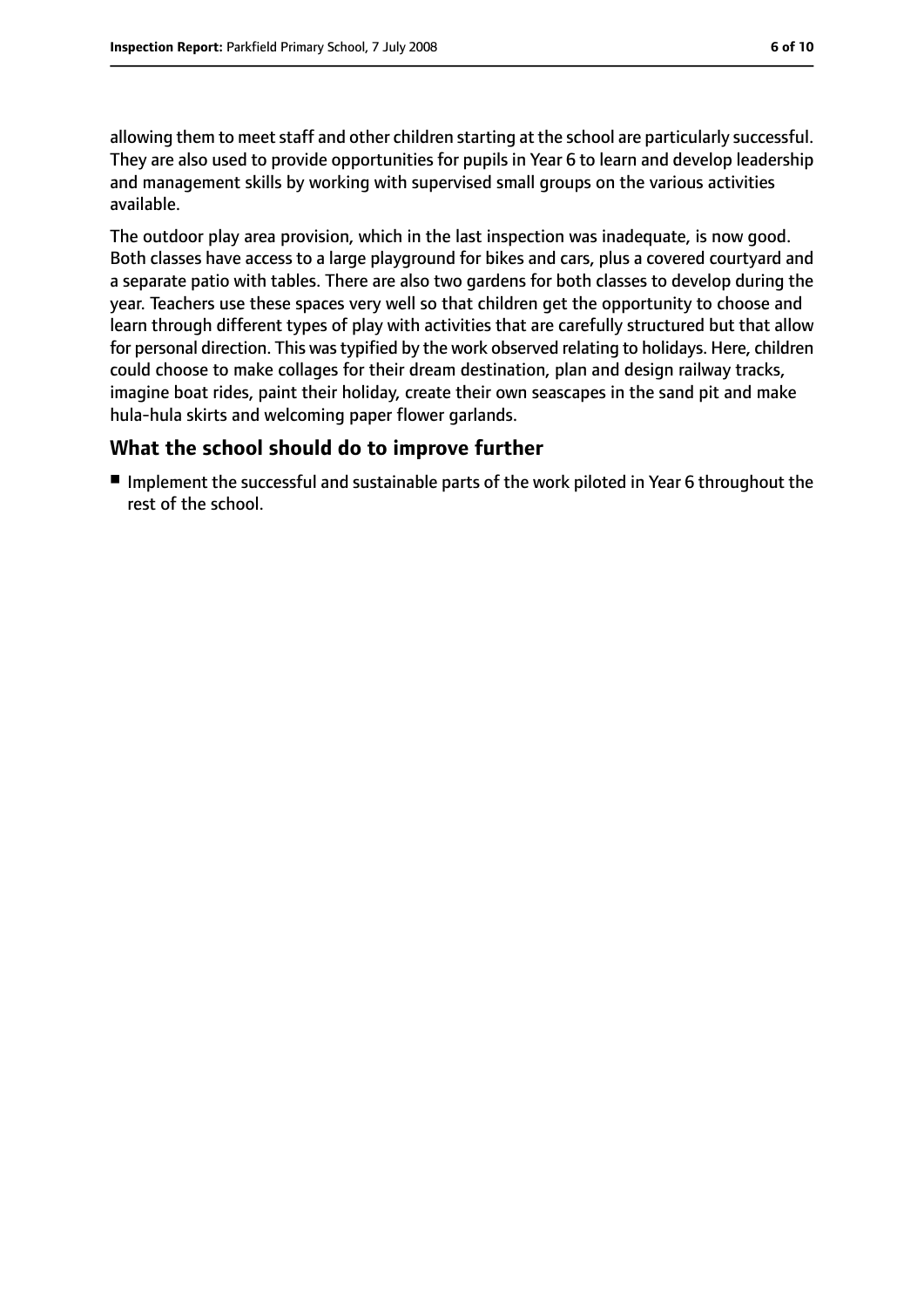**Any complaints about the inspection or the report should be made following the procedures set out in the guidance 'Complaints about school inspection', which is available from Ofsted's website: www.ofsted.gov.uk.**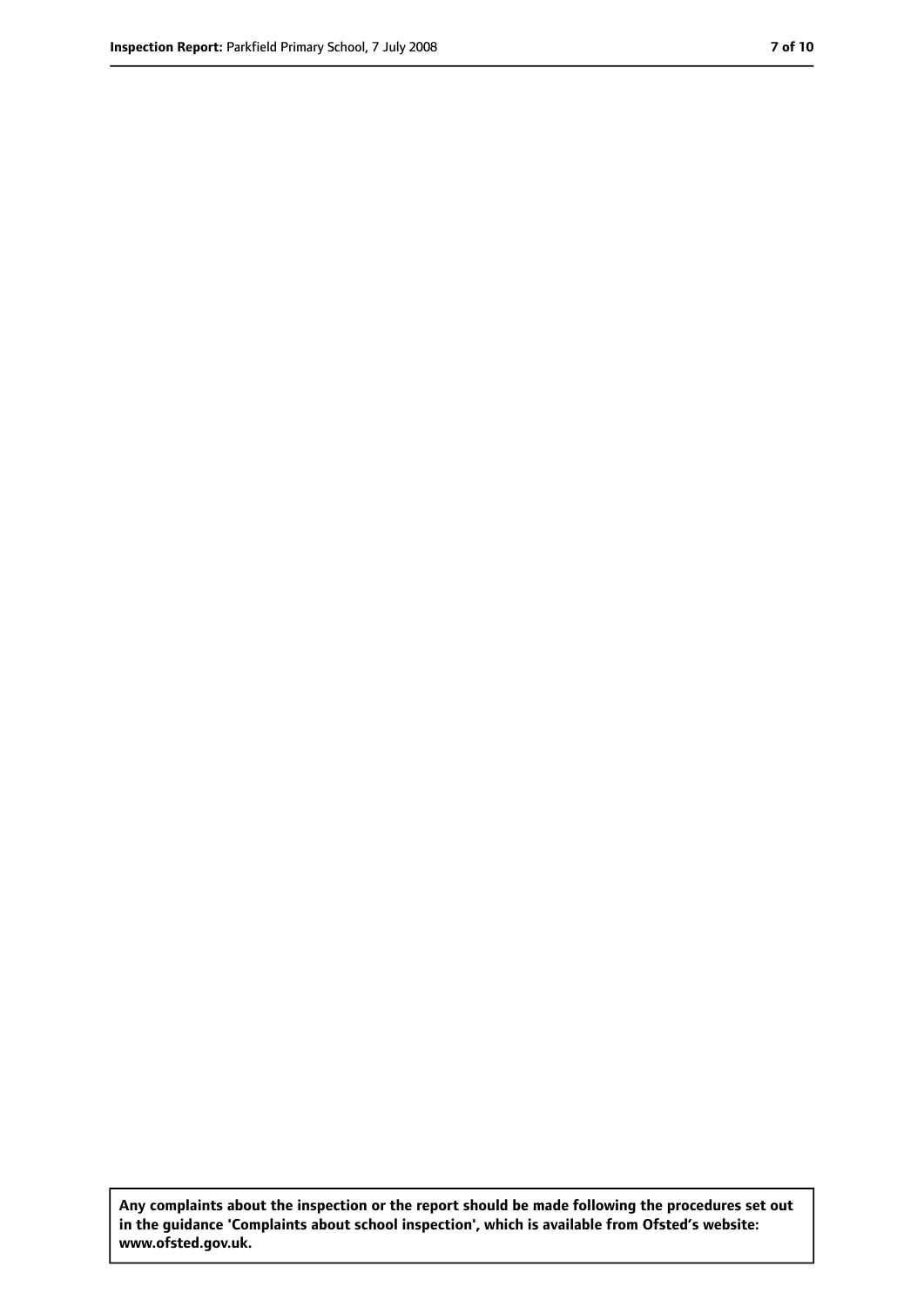#### **Annex A**

# **Inspection judgements**

| $^{\backprime}$ Key to judgements: grade 1 is outstanding, grade 2 good, grade 3 satisfactory, and | <b>School</b>  |
|----------------------------------------------------------------------------------------------------|----------------|
| arade 4 inadequate                                                                                 | <b>Overall</b> |

## **Overall effectiveness**

| How effective, efficient and inclusive is the provision of education, integrated<br>care and any extended services in meeting the needs of learners? |     |
|------------------------------------------------------------------------------------------------------------------------------------------------------|-----|
| Effective steps have been taken to promote improvement since the last<br>inspection                                                                  | Yes |
| How well does the school work in partnership with others to promote learners'<br>well-being?                                                         |     |
| The effectiveness of the Foundation Stage                                                                                                            |     |
| The capacity to make any necessary improvements                                                                                                      |     |

## **Achievement and standards**

| How well do learners achieve?                                                                               |  |
|-------------------------------------------------------------------------------------------------------------|--|
| The standards <sup>1</sup> reached by learners                                                              |  |
| How well learners make progress, taking account of any significant variations between<br>groups of learners |  |
| How well learners with learning difficulties and disabilities make progress                                 |  |

## **Personal development and well-being**

| How good is the overall personal development and well-being of the<br>learners?                                  |  |
|------------------------------------------------------------------------------------------------------------------|--|
| The extent of learners' spiritual, moral, social and cultural development                                        |  |
| The extent to which learners adopt healthy lifestyles                                                            |  |
| The extent to which learners adopt safe practices                                                                |  |
| How well learners enjoy their education                                                                          |  |
| The attendance of learners                                                                                       |  |
| The behaviour of learners                                                                                        |  |
| The extent to which learners make a positive contribution to the community                                       |  |
| How well learners develop workplace and other skills that will contribute to<br>their future economic well-being |  |

## **The quality of provision**

| How effective are teaching and learning in meeting the full range of the<br>learners' needs?          |  |
|-------------------------------------------------------------------------------------------------------|--|
| How well do the curriculum and other activities meet the range of needs<br>and interests of learners? |  |
| How well are learners cared for, quided and supported?                                                |  |

 $^1$  Grade 1 - Exceptionally and consistently high; Grade 2 - Generally above average with none significantly below average; Grade 3 - Broadly average to below average; Grade 4 - Exceptionally low.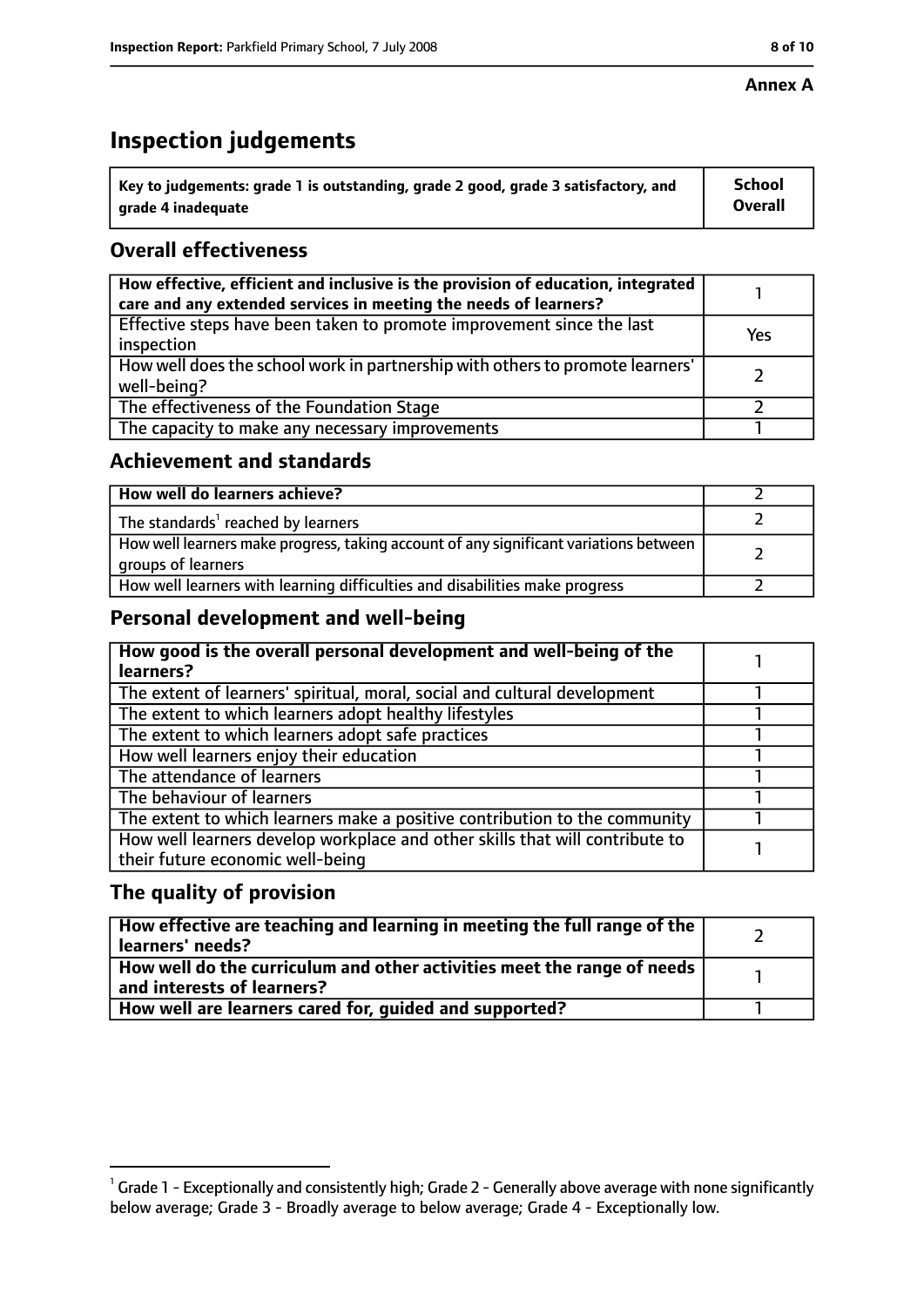## **Annex A**

# **Leadership and management**

| How effective are leadership and management in raising achievement<br>and supporting all learners?                                              |           |
|-------------------------------------------------------------------------------------------------------------------------------------------------|-----------|
| How effectively leaders and managers at all levels set clear direction leading<br>to improvement and promote high quality of care and education |           |
| How effectively leaders and managers use challenging targets to raise standards                                                                 |           |
| The effectiveness of the school's self-evaluation                                                                                               |           |
| How well equality of opportunity is promoted and discrimination tackled so<br>that all learners achieve as well as they can                     |           |
| How effectively and efficiently resources, including staff, are deployed to<br>achieve value for money                                          |           |
| The extent to which governors and other supervisory boards discharge their<br>responsibilities                                                  |           |
| Do procedures for safequarding learners meet current government<br>requirements?                                                                | Yes       |
| Does this school require special measures?                                                                                                      | <b>No</b> |
| Does this school require a notice to improve?                                                                                                   | No        |